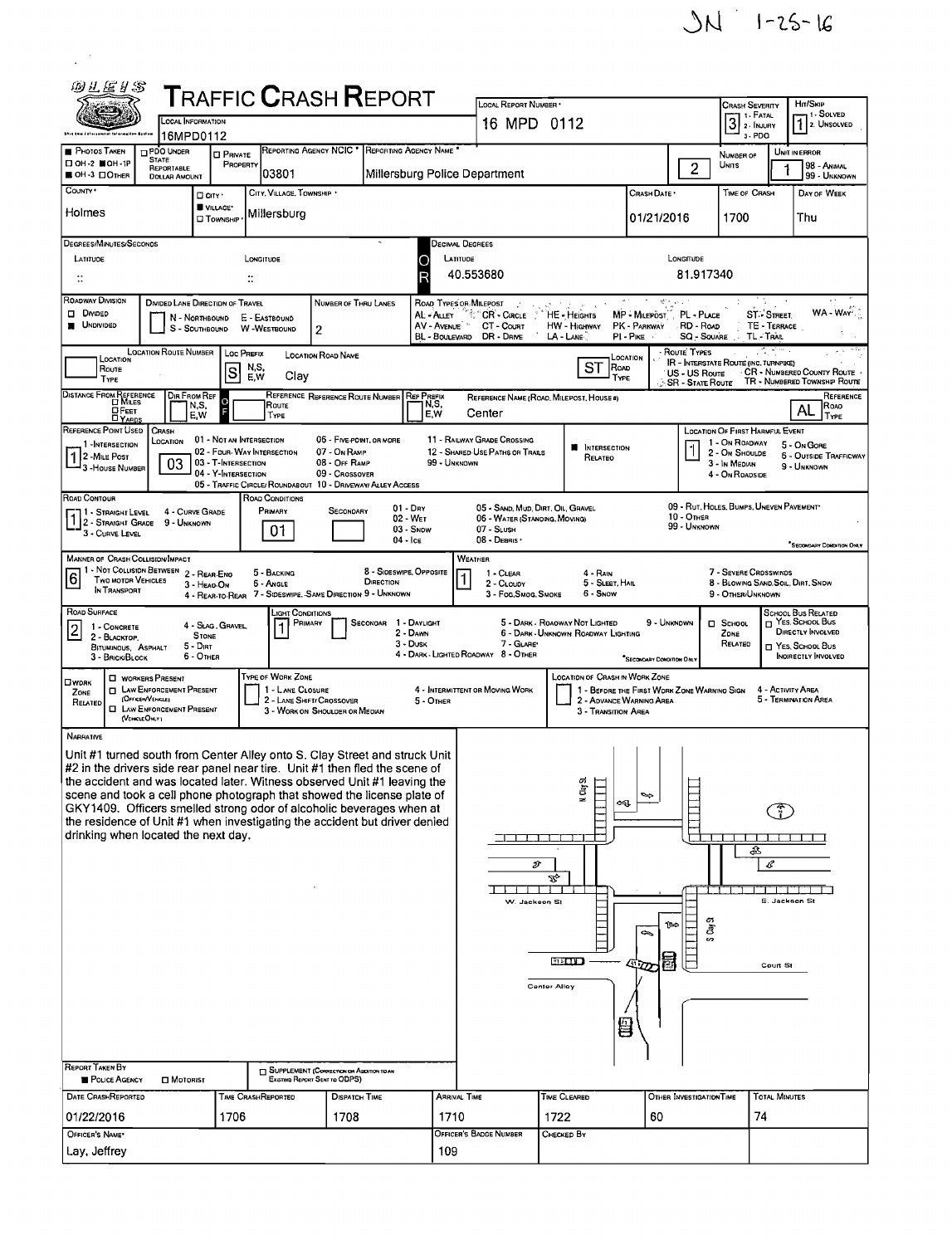|                                                                                                                                                                                                                                                                                                                             | UNIT                                                                               |                                                                          |                                                           |                                                                                                  |                                                          |                                                           |                                                                             |                                                                  |                                                                                             |                                                                                                                        |                                                                                                                               |  |
|-----------------------------------------------------------------------------------------------------------------------------------------------------------------------------------------------------------------------------------------------------------------------------------------------------------------------------|------------------------------------------------------------------------------------|--------------------------------------------------------------------------|-----------------------------------------------------------|--------------------------------------------------------------------------------------------------|----------------------------------------------------------|-----------------------------------------------------------|-----------------------------------------------------------------------------|------------------------------------------------------------------|---------------------------------------------------------------------------------------------|------------------------------------------------------------------------------------------------------------------------|-------------------------------------------------------------------------------------------------------------------------------|--|
|                                                                                                                                                                                                                                                                                                                             |                                                                                    |                                                                          |                                                           | LOCAL REPORT NUMBER                                                                              |                                                          |                                                           |                                                                             |                                                                  |                                                                                             |                                                                                                                        |                                                                                                                               |  |
|                                                                                                                                                                                                                                                                                                                             |                                                                                    |                                                                          |                                                           |                                                                                                  | 16 MPD 0112                                              |                                                           |                                                                             |                                                                  |                                                                                             |                                                                                                                        |                                                                                                                               |  |
| <b>UNIT NUMBER</b>                                                                                                                                                                                                                                                                                                          | OWNER NAME: LAST, FIRST, MIDDLE ( C SAME AS DRIVER )<br>Ridenbaugh, Lester L       |                                                                          |                                                           |                                                                                                  | OWNER PHONE NUMBER                                       |                                                           | <b>DAMAGE SCALE</b>                                                         |                                                                  | <b>DAMAGE AREA</b><br>FRONT                                                                 |                                                                                                                        |                                                                                                                               |  |
| OWNER ADDRESS: CITY, STATE, ZIP                                                                                                                                                                                                                                                                                             |                                                                                    | <b>SAME AS DRIVER</b> )                                                  |                                                           | 330-473-3774                                                                                     |                                                          | $\overline{2}$                                            |                                                                             |                                                                  |                                                                                             |                                                                                                                        |                                                                                                                               |  |
| 1 - NONE<br>□<br>1691 S Washington Street, Millersburg, OH, 44654                                                                                                                                                                                                                                                           |                                                                                    |                                                                          |                                                           |                                                                                                  |                                                          |                                                           |                                                                             |                                                                  |                                                                                             |                                                                                                                        |                                                                                                                               |  |
| LP STATE LICENSE PLATE NUMBER                                                                                                                                                                                                                                                                                               |                                                                                    |                                                                          |                                                           | # OCCUPANTS                                                                                      | 2 - MINDR                                                |                                                           |                                                                             |                                                                  |                                                                                             |                                                                                                                        |                                                                                                                               |  |
| OН<br>GKY1409                                                                                                                                                                                                                                                                                                               |                                                                                    |                                                                          |                                                           | 3B7HF13Z1XM587849                                                                                |                                                          |                                                           | 3 - FUNCTIONAL                                                              |                                                                  | O<br>□                                                                                      |                                                                                                                        |                                                                                                                               |  |
| VEHICLE YEAR                                                                                                                                                                                                                                                                                                                | <b>VEHICLE MAKE</b>                                                                |                                                                          |                                                           | <b>VEHICLE MODEL</b>                                                                             |                                                          |                                                           | VEHICLE COLOR                                                               |                                                                  | 4 - DISABLING                                                                               |                                                                                                                        |                                                                                                                               |  |
| 1999<br>$P$ Roof or                                                                                                                                                                                                                                                                                                         | Dodge<br>INSURANCE COMPANY                                                         |                                                                          |                                                           | Other<br>POLICY NUMBER<br><b>TOWED BY</b>                                                        |                                                          |                                                           | GRN                                                                         |                                                                  |                                                                                             |                                                                                                                        | Ω<br>о<br>α                                                                                                                   |  |
| <b>INSURANCE</b><br>SHOWN                                                                                                                                                                                                                                                                                                   |                                                                                    |                                                                          |                                                           |                                                                                                  |                                                          |                                                           |                                                                             | 9 - UNKNOWN                                                      |                                                                                             |                                                                                                                        |                                                                                                                               |  |
| CARRIER NAME, ADDRESS, CITY, STATE, ZIP                                                                                                                                                                                                                                                                                     |                                                                                    |                                                                          |                                                           |                                                                                                  |                                                          |                                                           |                                                                             |                                                                  |                                                                                             |                                                                                                                        | <b>CARRIER PHONE</b>                                                                                                          |  |
| US DOT<br><b>TRAFFICWAY DESCRIPTION</b><br>VEHICLE WEIGHT GVWR/GCWR<br>CARGO BODY TYPE<br>01 - NG CARGO BODY TYPE/NOT APPLICABL 09 - POLE<br>1 - Two-Way, Not Divided                                                                                                                                                       |                                                                                    |                                                                          |                                                           |                                                                                                  |                                                          |                                                           |                                                                             |                                                                  |                                                                                             |                                                                                                                        |                                                                                                                               |  |
| HM PLACARD ID NO.                                                                                                                                                                                                                                                                                                           |                                                                                    | 1 - LESS THAN OR EQUAL TO 10K LBS<br>2 - 10,001 to 26,000 k Las          | 01                                                        | 02 - Bus/Van (9-15 Seats, Inc Driver)<br>03 - Bus (16+ Seats, Inc Driver)                        |                                                          | 10 - CARGO TANK<br>11 - FLAT BEO                          |                                                                             |                                                                  |                                                                                             | 2 - Two-Way, Not Divideo, Continuous Left Turn Lane<br>3 - Two-Way, Divided, UNPROTECTED(PAINTED DR GRASS >4FT.) MEDIA |                                                                                                                               |  |
|                                                                                                                                                                                                                                                                                                                             |                                                                                    | 3 - MORE THAN 26,000K LBS.                                               |                                                           | 04 - VEHICLE TOWING ANOTHER VEHICLE<br>05 - Logging                                              |                                                          | 12 - Dump<br>13 - CONCRETE MIXER                          |                                                                             |                                                                  | 4 - Two-Way, Divided. Positive Median Barrier                                               |                                                                                                                        |                                                                                                                               |  |
|                                                                                                                                                                                                                                                                                                                             | <b>HM CLASS</b><br><b>n</b> Related                                                | HAZARDOUS MATERIAL                                                       |                                                           | 06 - INTERMODAL CONTAINER CHASIS<br>07 - CARGD VAN/ENCLOSED BOX                                  |                                                          | 15 - GARBAGE / REFUSE                                     | 14 - Auto Transporter                                                       | 5 - ONE-WAY TRAFFICWAY<br><b>HIT / SKIP UNIT</b>                 |                                                                                             |                                                                                                                        |                                                                                                                               |  |
| <b>NUMBER</b>                                                                                                                                                                                                                                                                                                               | NON-MOTORIST LOCATION PRIOR TO IMPACT                                              | TYPE OF USE                                                              |                                                           | 08 - GRAIN, CHIPS, GRAVEL<br>UNIT TYPE                                                           |                                                          | 99 - OTHER/UNKNOWN                                        |                                                                             |                                                                  |                                                                                             |                                                                                                                        |                                                                                                                               |  |
|                                                                                                                                                                                                                                                                                                                             | 01 - INTERSECTION - MARKED CROSSWAL<br>02 - INTERSECTION - NO CROSSWALK            | $\mathbf{1}$                                                             |                                                           | 07                                                                                               |                                                          |                                                           |                                                                             |                                                                  |                                                                                             |                                                                                                                        | PASSENGER VEHICLES (LESS THAN 9 PASSENGERS MEDIHEAVY TRUCKS OR COMBO UNITS > 10 KLBS BUS/VAWLIMO (9 OR MORE INCLUDING DRIVER) |  |
|                                                                                                                                                                                                                                                                                                                             | 03 - INTERSECTION OTHER<br>04 - MIDBLOCK - MARKED CROSSWALK                        |                                                                          | 1 - PERSONAL                                              | 01 - SUB-COMPACT<br>02 - COMPACT<br>99 - UNKNOWN 03 - MID SIZE                                   |                                                          |                                                           |                                                                             | 14 - SINGLE UNIT TRUCK: 3+ AXLES                                 |                                                                                             |                                                                                                                        | 13 - SINGLE UNIT TRUCK OR VAN ZAXLE, 6 TIRES 21 - BUS/VAN (9-15 SEATS. INC DRIVER)<br>22 - BUS (16+ SEATS, INC DRIVER)        |  |
|                                                                                                                                                                                                                                                                                                                             | 05 - TRAVEL LANE - OTHER LOCATION<br>06 - BICYCLE LANE                             |                                                                          | 2 - COMMERCIAL                                            | OR HIT/SKIP<br>04 - FULL SIZE<br>05 - MINIVAN                                                    |                                                          |                                                           |                                                                             | 15 - SINGLE UNIT TRUCK / TRAILER<br>16 - TRUCK/TRACTOR (BOBTAIL) |                                                                                             | NON-MOTORIST                                                                                                           | 23 - ANIMAL WITH RIDER                                                                                                        |  |
| 08 - SIDEWALK                                                                                                                                                                                                                                                                                                               | 07 - SHOULDER/ROADSIDE                                                             |                                                                          | 3 - GOVERNMENT                                            | 06 - SPORT UTILITY VEHICLE<br>07 - PICKUP                                                        |                                                          | 17 - TRACTOR/SEMI-TRAILER<br>18 - TRACTOR/DOUBLE          |                                                                             |                                                                  | 24 - ANIMAL WITH BUGGY, WAGGN, SURREY<br>25 - BICYCLE/PEDACYCLIST<br>26 - PEDESTRIAN/SKATER |                                                                                                                        |                                                                                                                               |  |
|                                                                                                                                                                                                                                                                                                                             | 09 - MEOWN/CROSSING ISLAND<br>10 - DRIVE WAY ACCESS                                |                                                                          | <b>DIN EMERGENCY</b><br>RESPONSE                          | 08 - VAN<br>09 - MOTORCYCLE                                                                      |                                                          | 19 - TRACTOR/TRIPLES                                      | 20 - OTHER MED/HEAVY VEHICLE                                                |                                                                  | 27 - OTHER NON-MOTORIST                                                                     |                                                                                                                        |                                                                                                                               |  |
| 11 - SHAREO-USE PATH OR TRAIL<br>10 - MOTORIZED BICYCLE<br>12 - NON-TRAFFICWAY AREA<br>HAS HM PLACARD<br>11 - SNOWMOBLE/ATV<br>99 - OTHER/UNKNOWN                                                                                                                                                                           |                                                                                    |                                                                          |                                                           |                                                                                                  |                                                          |                                                           |                                                                             |                                                                  |                                                                                             |                                                                                                                        |                                                                                                                               |  |
| SPECIAL FUNCTION 01 - NONE                                                                                                                                                                                                                                                                                                  |                                                                                    |                                                                          | 09 - AMBULANCE                                            | 12 - OTHER PASSENGER VEHICLE<br>17 - FARM VEHICLE                                                | <b>MDST DAMAGED AREA</b>                                 |                                                           |                                                                             |                                                                  |                                                                                             |                                                                                                                        | ACTION                                                                                                                        |  |
| 01                                                                                                                                                                                                                                                                                                                          | 02 - Taxı<br>03 - RENTAL TRUCK (OVER 10KLBS)                                       | $10 -$ Fire                                                              | 11 - HIGHWAY/MAINTENANCE                                  | 18 - FARM EQUIPMENT<br>19 - Мотовноме                                                            | $01 - None$<br>02 - CENTER FRONT                         |                                                           | 08 - LEFT SIDE<br>09 - LEFT FRONT                                           |                                                                  | 99 - Unkndwn                                                                                | 1 - Non-Contact<br>3<br>2 - Non-Collision                                                                              |                                                                                                                               |  |
| 04 - BUS - SCHOOL (PUBLIC OR PRIVATE) 12 - MILITARY<br>20 - GOLF CART<br>03 - RIGHT FRONT<br>10 - Top and Windows<br>05 - Bus - Transit<br>21 - Train<br>MPACT ARE 04 - RIGHT SIDE<br>13 - Pouce<br>11 - UNDERCARRIAGE<br>22 - OTHER (EXPLAIN IN NAPRATIVE)<br>06 - Bus - Charter<br>05 - Right Rear<br>14 - PUBLIC UTILITY |                                                                                    |                                                                          |                                                           |                                                                                                  |                                                          |                                                           |                                                                             | 3 - STRIKING<br>4 - STRUCK                                       |                                                                                             |                                                                                                                        |                                                                                                                               |  |
|                                                                                                                                                                                                                                                                                                                             | 07 - Bus SHUTTLE<br>08 - Bus - OTHER                                               |                                                                          | 15 - OTHER GOVERNMENT                                     |                                                                                                  | 06 - REAR CENTER                                         | 12 - LOAD/TRAILER<br>13 - TOTAL (ALL AREAS)<br>14 - OTHER |                                                                             |                                                                  | 5 - STRIKING/STRUCK<br>9 - UNKNOWN                                                          |                                                                                                                        |                                                                                                                               |  |
| PRE- CRASH ACTIONS                                                                                                                                                                                                                                                                                                          | 07 - LEFT REAR<br>16 - CONSTRUCTION EOIP.                                          |                                                                          |                                                           |                                                                                                  |                                                          |                                                           |                                                                             |                                                                  |                                                                                             |                                                                                                                        |                                                                                                                               |  |
| 05                                                                                                                                                                                                                                                                                                                          | MOTORIST<br>01 - STRAIGHT AHEAD                                                    |                                                                          | 07 - MAKING U-TURN                                        | 13 - NEGOTIATING A CURVE                                                                         |                                                          | NON-MOTORIST                                              |                                                                             | 15 - ENTERING OR CROSSING SPECIFIED LOCATIO                      |                                                                                             |                                                                                                                        | 21 - OTHER NON-MOTORIST ACTION                                                                                                |  |
|                                                                                                                                                                                                                                                                                                                             | 02 - BACKING<br>03 - CHANGING LANES                                                |                                                                          | 08 - ENTERING TRAFFIC LANE<br>09 - LEAVING TRAFFIC LANE   | 14 - OTHER MOTORIST ACTIO                                                                        |                                                          | 17 - WORKING                                              |                                                                             | 16 - WALKING, RUNNING, JOGGING, PLAYING, CYCLING                 |                                                                                             |                                                                                                                        |                                                                                                                               |  |
| 99 - UNKNDWN                                                                                                                                                                                                                                                                                                                | 04 - OVERTAKING/PASSING<br>05 - MAKING RIGHT TURN                                  | 10 - PARKED                                                              | 11 - SLOWING OR STOPPED IN TRAFFIC                        |                                                                                                  |                                                          |                                                           | 18 - Pushing Vehicle                                                        | 19 - APPROACHING OR LEAVING VEHICLE                              |                                                                                             |                                                                                                                        |                                                                                                                               |  |
| <b>CONTRIBUTING CIRCUMSTANCE</b>                                                                                                                                                                                                                                                                                            | 06 - MAKING LEFT TURN                                                              |                                                                          | 12 DRIVERLESS                                             |                                                                                                  |                                                          | 20 - Standing                                             |                                                                             |                                                                  | <b>VEHICLE DEFECTS</b>                                                                      |                                                                                                                        |                                                                                                                               |  |
| Primary                                                                                                                                                                                                                                                                                                                     | MOTORIST<br>01 - NONE                                                              |                                                                          | 11 - IMPROPER BACKING                                     |                                                                                                  | Non-Motorist<br><b>22 - NDNE</b>                         |                                                           |                                                                             |                                                                  |                                                                                             | 01 - TURN SIGNALS                                                                                                      |                                                                                                                               |  |
| 07                                                                                                                                                                                                                                                                                                                          | 02 - FAILURE TO YIELD<br>03 - RAN RED LIGHT                                        |                                                                          |                                                           | 12 - IMPROPER START FROM PARKED POSITION<br>13 - STOPPED OR PARKED LLEGALLY                      | 23 - IMPROPER CROSSING<br>24 - DARTING                   |                                                           |                                                                             |                                                                  |                                                                                             | 02 - Head Lamps<br>03 - TAIL LAMPS<br>04 - BRAKES                                                                      |                                                                                                                               |  |
| SECDNDARY                                                                                                                                                                                                                                                                                                                   | 04 - RAN STOP SIGN<br>05 - Exceeded Speed Limit                                    |                                                                          |                                                           | 14 - OPERATING VEHICLE IN NEGLIGENT MANNER<br>15 - Swering to Avdid (Due to External Conditions) |                                                          |                                                           | 25 - LYING AND/OR ILLEGALLY IN ROADWAY<br>26 - FALURE TO YIELD RIGHT OF WAY |                                                                  |                                                                                             | 05 - STEERING<br>06 - TIRE BLOWOUT                                                                                     |                                                                                                                               |  |
|                                                                                                                                                                                                                                                                                                                             | 06 - UNSAFE SPEED<br>07 - IMPROPER TURN                                            |                                                                          | 17 - FALURE TO CONTROL                                    | 16 - WRONG SIDE/WRONG WAY                                                                        | 28 - INATTENTIVE                                         |                                                           | 27 - NOT VISIBLE (DARK CLOTHING)                                            |                                                                  |                                                                                             |                                                                                                                        | 07 - WORN OR SLICK TIRES<br>08 - TRAILER EQUIPMENT DEFECTIVE                                                                  |  |
| 99 - UNKNOWN                                                                                                                                                                                                                                                                                                                | 08 - LEFT OF CENTER<br>09 - FOLLOWED TOO CLOSELY/ACDA<br>10 - IMPROPER LANE CHANGE |                                                                          | 18 - VISION OBSTRUCTION                                   | 19 - OPERATING DEFECTIVE EQUIPMENT<br>20 - LOAD SHIFTING/FALLING/SPILLING                        | 29 - FAILURE TO OBEY TRAFFIC SIGNS                       |                                                           |                                                                             | 09 - MOTOR TROUBLE<br>10 - DISABLED FROM PRIOR ACCIDENT          |                                                                                             |                                                                                                                        |                                                                                                                               |  |
|                                                                                                                                                                                                                                                                                                                             | /PASSING/OFF ROAD                                                                  |                                                                          | 21 - OTHER IMPROPER ACTION                                |                                                                                                  | 30 - WRONG SIDE OF THE ROAD                              |                                                           | 31 - OTHER NON-MOTORIST ACTION                                              |                                                                  |                                                                                             | 11 - OTHER DEFECTS                                                                                                     |                                                                                                                               |  |
| <b>SEQUENCE OF EVENTS</b>                                                                                                                                                                                                                                                                                                   | 3                                                                                  | 5                                                                        | 6                                                         | <b>NON-COLLISION EVENTS</b><br>01 - Overturn/Rollover                                            |                                                          |                                                           | 06 - EQUIPMENT FAILURE                                                      |                                                                  | 10 - Cross Median                                                                           |                                                                                                                        |                                                                                                                               |  |
| 20<br>FIRST                                                                                                                                                                                                                                                                                                                 | Most                                                                               |                                                                          |                                                           | 02 - FIRE/EXPLOSION<br>03 - IMMERSION                                                            |                                                          |                                                           | (BLOWN TIRE, BRAKE FAILURE, ETC)<br>07 - SEPARATION OF UNITS                |                                                                  | 11 - Cross CENTER LINE<br>OPPOSITE DIRECTION OF TRAVEL                                      |                                                                                                                        |                                                                                                                               |  |
| <b>HARMFUL</b><br>EVENT                                                                                                                                                                                                                                                                                                     | 1<br><b>HARMFUL</b><br>EVENT                                                       |                                                                          | 99 - UNKNOWN                                              | 04 - JACKKNIFE<br>05 - CARGD/EQUIPMENT LOSS OR SHIFT 09 - RAN OFF ROAD LEFT                      |                                                          |                                                           | 08 - RAN OFF ROAO RIGHT                                                     |                                                                  | 12 - DOWNHILL RUNAWAY<br>13 - OTHER NON-COLLISION                                           |                                                                                                                        |                                                                                                                               |  |
|                                                                                                                                                                                                                                                                                                                             | COLLISION WITH PERSON, VEHICLE OR OBJECT NOT FIXED                                 |                                                                          |                                                           | COLLISION WITH FIXED, OBJECT<br>25 - IMPACT ATTENUATOR/CRASH CUSHIDI33 - MEDIAN CABLE BARRIER    |                                                          |                                                           |                                                                             |                                                                  | 41 - OTHER POST, POLE                                                                       |                                                                                                                        | <b>48 - TREE</b>                                                                                                              |  |
| 14 - PEDESTRIAN<br>15 - PEDALCYCLE                                                                                                                                                                                                                                                                                          |                                                                                    | 21 - PARKED MOTOR VEHICLE<br>22 - WORK ZONE MAINTENANCE EQUIPMENT        |                                                           | 26 - BRIDGE OVERHEAD STRUCTURE<br>27 - BRIDGE PIER OR ABUTMENT                                   |                                                          |                                                           | 34 - Median Guardrail Barrier<br>35 - MEDIAN CONCRETE BARRIER               | 42 - CULVERT                                                     | <b>DR SUPPORT</b>                                                                           |                                                                                                                        | 49 - FIRE HYDRANT<br>50 - WORK ZONE MAINTENANCE                                                                               |  |
| 16 - RAILWAY VEHICLE (TRADI, ENCINE)<br>17 - ANIMAL - FARM                                                                                                                                                                                                                                                                  |                                                                                    | 23 - STRUCK BY FALLING, SHIFTING CARGO<br>OR ANYTHING SET IN MOTION BY A |                                                           | 28 - BRIDGE PARAPET<br>29 - BRIDGE RAIL                                                          |                                                          |                                                           | 36 - MEDIAN OTHER BARRIER<br>37 - TRAFFIC SIGN POST                         | 43 - Curs<br>44 - Олсн                                           |                                                                                             |                                                                                                                        | EQUIPMENT<br>51 - WALL, BULONG, TUNNEL                                                                                        |  |
| 18 - Animal - Deer<br>19 - ANIMAL OTHER<br>20 - MOTOR VEHICLE IN TRANSPORT                                                                                                                                                                                                                                                  |                                                                                    | MOTOR VEHICLE<br>24 - OTHER MOVABLE OBJECT                               |                                                           | 30 - GUARDRAIL FACE<br>31 - GUARDRAILEND<br>32 - PORTABLE BARRIER                                |                                                          |                                                           | 38 - OVERHEAD SIGN POST<br>39 - LIGHT/LUMINARIES SUPPORT                    | 46 - FENCE<br>47 - MAILBOX                                       | 45 - EMBANKMENT                                                                             |                                                                                                                        | 52 - OTHER FIXED OBJECT                                                                                                       |  |
| UNIT SPEED                                                                                                                                                                                                                                                                                                                  | POSTED SPEED                                                                       | TRAFFIC CONTROL                                                          |                                                           |                                                                                                  |                                                          | 40 - UTILITY POLE                                         |                                                                             | UNIT DIRECTION                                                   |                                                                                             |                                                                                                                        |                                                                                                                               |  |
| 15                                                                                                                                                                                                                                                                                                                          | 25                                                                                 | 12                                                                       | 01 - No CONTROLS                                          | 07 - RAILROAD CROSSBUCKS                                                                         | 13 - CROSSWALK LINES                                     |                                                           | From                                                                        | То                                                               | 1 - North<br>2 - South                                                                      |                                                                                                                        | 9 - UNKNOWN<br>5 - Northeast<br>6 - NORTHWEST                                                                                 |  |
| $\square$ Stated                                                                                                                                                                                                                                                                                                            |                                                                                    |                                                                          | 02 - S TOP SIGN<br>03 - YIELD SIGN<br>04 - TRAFFIC SIGNAL | 08 - RAILROAD FLASHERS<br>09 - RAILROAD GATES<br>10 - COSTRUCTION BARRICADE                      | 14 - WALK/DON'T WALK<br>15 - О тнев<br>16 - Not Reported |                                                           |                                                                             |                                                                  | 3 - East<br>4 - WEST                                                                        |                                                                                                                        | 7 - Southeast<br>8 - SOUTHWEST                                                                                                |  |
| <b>ESTIMATED</b>                                                                                                                                                                                                                                                                                                            |                                                                                    |                                                                          | 05 - Traffic Flashers<br>06 - School Zone                 | 11 - PERSON (FLAGGER, OFFICER<br>12 - PAVEMENT MARKINGS                                          |                                                          |                                                           |                                                                             |                                                                  |                                                                                             |                                                                                                                        |                                                                                                                               |  |

 $\mathcal{L}^{\text{max}}_{\text{max}}$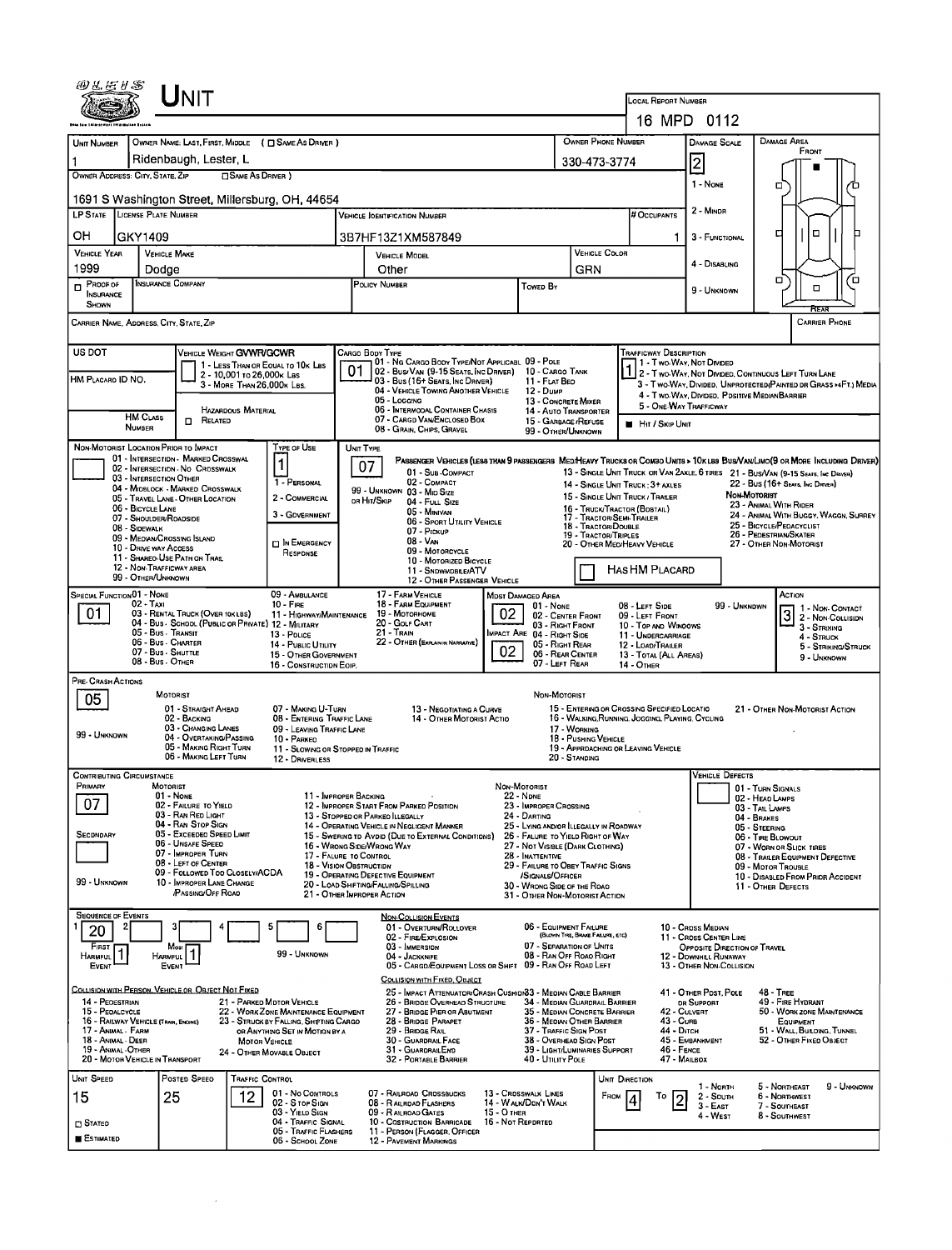| UNIT                                                                                                                                                                                                                                                                |                                                                                                                                 |                                                                                                                                                        |                                         |  |  |  |  |  |  |  |
|---------------------------------------------------------------------------------------------------------------------------------------------------------------------------------------------------------------------------------------------------------------------|---------------------------------------------------------------------------------------------------------------------------------|--------------------------------------------------------------------------------------------------------------------------------------------------------|-----------------------------------------|--|--|--|--|--|--|--|
|                                                                                                                                                                                                                                                                     |                                                                                                                                 | LOCAL REPORT NUMBER                                                                                                                                    |                                         |  |  |  |  |  |  |  |
|                                                                                                                                                                                                                                                                     |                                                                                                                                 | 16 MPD 0112                                                                                                                                            |                                         |  |  |  |  |  |  |  |
| UNIT NUMBER<br>OWNER NAME: LAST, FIRST, MIDDLE ( C SAME AS DRIVER )<br>Guy, Lawrence, L<br>$\overline{2}$                                                                                                                                                           |                                                                                                                                 | <b>OWNER PHONE NUMBER</b><br>Damage Area<br><b>DAMAGE SCALE</b>                                                                                        | FRONT                                   |  |  |  |  |  |  |  |
| OWNER ADDRESS: CITY, STATE, ZIP<br><b>SAME AS DRIVER</b> )                                                                                                                                                                                                          |                                                                                                                                 | $\overline{\mathbf{c}}$<br>330-340-0304                                                                                                                | п                                       |  |  |  |  |  |  |  |
| 1606 Goshenvalley Rd, New Philadelphia, OH, 44663                                                                                                                                                                                                                   |                                                                                                                                 | 1 - NONE<br>□                                                                                                                                          |                                         |  |  |  |  |  |  |  |
| LP STATE LICENSE PLATE NUMBER                                                                                                                                                                                                                                       | <b>VEHICLE IDENTIFICATION NUMBER</b>                                                                                            | 2 - MINOR<br># Occupants                                                                                                                               |                                         |  |  |  |  |  |  |  |
| ОΗ<br>DHP5392                                                                                                                                                                                                                                                       | 1GCHK24UX4E340562                                                                                                               | ▫<br>3 - FUNCTIONAL                                                                                                                                    | о                                       |  |  |  |  |  |  |  |
| <b>VEHICLE YEAR</b><br><b>VEHICLE MAKE</b>                                                                                                                                                                                                                          | <b>VEHICLE MODEL</b>                                                                                                            | VEHICLE COLOR<br>4 - DISABLING                                                                                                                         |                                         |  |  |  |  |  |  |  |
| 2004<br>Chevrolet<br><b>INSURANCE COMPANY</b><br>PROOF OF                                                                                                                                                                                                           | Silverado C1500 - SC1<br>POLICY NUMBER                                                                                          | DGR                                                                                                                                                    | Έ                                       |  |  |  |  |  |  |  |
| <b>INSURANCE</b><br>Motorist Mutual<br>SHOWN                                                                                                                                                                                                                        | Towed By<br>4704935000                                                                                                          | 9 - UNKNOWN                                                                                                                                            | O                                       |  |  |  |  |  |  |  |
| CARRIER NAME, ADDRESS, CITY, STATE, ZIP                                                                                                                                                                                                                             |                                                                                                                                 |                                                                                                                                                        |                                         |  |  |  |  |  |  |  |
| US DOT<br><b>VEHICLE WEIGHT GVWR/GCWR</b>                                                                                                                                                                                                                           | Cargo Body Type                                                                                                                 | <b>TRAFFICWAY DESCRIPTION</b>                                                                                                                          |                                         |  |  |  |  |  |  |  |
| 1 - LESS THAN OR EQUAL TO 10x LBS<br>2 - 10,001 to 26,000 k Lss<br>HM PLACARD ID NO.                                                                                                                                                                                | 01 - No CARGO BOOY TYPE/NOT APPLICABL 09 - POLE<br>01<br>02 - Bus/Van (9-15 Seats, Inc Driver)                                  | 11 - Two Way, Not Divided<br>10 - CARGO TANK<br>2 - Two-Way, Not Divideo, Continuous Left Turn Lane                                                    |                                         |  |  |  |  |  |  |  |
| 3 - MORE THAN 26,000K LBS.                                                                                                                                                                                                                                          | 03 - Bus (16+ Seats, Inc Driver)<br>11 - FLAT BED<br>04 - VEHICLE TOWING ANOTHER VEHICLE<br>12 - Duwe<br>05 - LOGGING           | 3 - Two-Way, Divided, UNPROTECTED(PAINTED OR GRASS >4FT.) MEDIA<br>4 - Two-WAY, DIVIDED, POSITIVE MEOIAN BARRIER                                       |                                         |  |  |  |  |  |  |  |
| HAZAROOUS MATERIAL<br><b>HM CLASS</b><br>RELATEO                                                                                                                                                                                                                    | 06 - INTERMOOAL CONTAINER CHASIS<br>07 - CARGO VAN ENCLOSED BOX                                                                 | 13 - CONCRETE MIXER<br>5 - ONE-WAY TRAFFICWAY<br>14 - AUTO TRANSPORTER                                                                                 |                                         |  |  |  |  |  |  |  |
| П.<br>NUMBER                                                                                                                                                                                                                                                        | 08 - GRAIN, CHIPS, GRAVEL                                                                                                       | 15 - GARBAGE / REFUSE<br><b>D</b> HIT / SKIP UNIT<br>99 - OTHER/UNKNOWN                                                                                |                                         |  |  |  |  |  |  |  |
| NON-MOTORIST LOCATION PRIOR TO IMPACT<br><b>TYPE OF USE</b><br>01 - INTERSECTION - MARKEO CROSSWAL                                                                                                                                                                  | UNIT TYPE                                                                                                                       | PASSENGER VENICLES (LESS THAN 9 PASSENGERS MEDIHEAVY TRUCKS OR COMBO UNITS > 10K LBS BUS/VAN/LIMO (9 OR MORE INCLUDING DRIVER)                         |                                         |  |  |  |  |  |  |  |
| 1<br>02 - INTERSECTION No CROSSWALK<br>03 - INTERSECTION OTHER<br>1 - PERSONAL                                                                                                                                                                                      | 07<br>01 - SUB - COMPACT<br>02 - COMPACT                                                                                        | 13 - SINGLE UNIT TRUCK OR VAN 2AXLE, 6 TRES 21 - BUS/VAN (9-15 SEATS, INC DRIVER)<br>22 - BUS (16+ SEATS, INC DIRIVER)                                 |                                         |  |  |  |  |  |  |  |
| 04 - MIDBLOCK - MARKED CROSSWALK<br>2 - COMMERCIAL<br>05 - TRAVEL LANE - OTHER LOCATION                                                                                                                                                                             | 99 - UNKNOWN 03 - MID SIZE<br>OR HIT/SKIP<br>04 - FULL SIZE                                                                     | 14 - SINGLE UNIT TRUCK; 3+ AXLES<br>NON-MOTORIST<br>15 - SINGLE UNIT TRUCK / TRAILER                                                                   |                                         |  |  |  |  |  |  |  |
| 06 - BICYCLE LANE<br>3 - GOVERNMENT<br>07 - SHOULDER/ROADSIDE                                                                                                                                                                                                       | 05 - Minivan<br>06 - SPORT UTILITY VEHICLE                                                                                      | 23 - ANIMAL WITH RIOER<br>16 - Truck/Tractor (Bostal)<br>17 - Tractor/Semi-Traler<br>25 - BICYCLE/PEDACYCLIST                                          | 24 - ANIMAL WITH BUGGY, WAGON, SURREY   |  |  |  |  |  |  |  |
| 08 - SIDEWALK<br>09 - MEDIAN/CROSSING ISLAND<br>IN EMERGENCY                                                                                                                                                                                                        | 07 - PICKUP<br>08 - VAN                                                                                                         | 18 - TRACTOR/DOUBLE<br>26 - PEDESTRIAN/SKATER<br>19 - TRACTOR/TRIPLES<br>20 - OTHER MEDIHEAVY VEHICLE<br>27 - Other Non-Motorist                       |                                         |  |  |  |  |  |  |  |
| 10 - DRIVE WAY ACCESS<br>RESPONSE<br>11 - SHARED-USE PATH OR TRAIL                                                                                                                                                                                                  | 09 - MOTORCYCLE<br>10 - MOTORIZED BICYCLE                                                                                       |                                                                                                                                                        |                                         |  |  |  |  |  |  |  |
| 12 - Non-Trafficway area<br>99 - OTHER/UNKNOWN                                                                                                                                                                                                                      | 11 - SNOWMOBLE/ATV<br>12 - OTHER PASSENGER VEHICLE                                                                              | HAS HM PLACARD                                                                                                                                         |                                         |  |  |  |  |  |  |  |
| <b>SPECIAL FUNCTION 01 - NONE</b><br>09 - AMBULANCE<br>02 - TAXI<br>$10 -$ Fire                                                                                                                                                                                     | 17 - FARM VEHICLE<br>MOST DAMAGEO AREA<br>18 - FARM EQUIPMENT<br>$01 - None$                                                    | ACTION<br>08 - LEFT SIDE<br>99 - Unknown                                                                                                               | 1 1 - Non-Contact                       |  |  |  |  |  |  |  |
| 01<br>03 - RENTAL TRUCK (OVER 10K LBS)<br>11 - HIGHWAY/MAINTENANCE<br>04 - Bus - SCHOOL (PUBLIC OR PRIVATE) 12 - MILITARY                                                                                                                                           | 07<br>19 - Мотояноме<br>20 - GOLF CART                                                                                          | 02 - CENTER FRONT<br>09 - LEFT FRONT<br>03 - Right Front<br>10 - TOP AND WINDOWS                                                                       | 2 - Non-Collision<br>3 - STRIKING       |  |  |  |  |  |  |  |
| 05 - Bus - Transit<br>13 - Pouce<br>06 - Bus - Charter<br>14 - PUBLIC UTILITY                                                                                                                                                                                       | 21 - Tran<br>MPACT ARE 04 - RIGHT SIDE<br>22 - OTHER (EXPLAN IN NARRATIVE)<br>07                                                | 11 - UNDERCARRIAGE<br>05 - RIGHT REAR<br>12 - LOAD/TRAILER                                                                                             | 4 - STRUCK<br>5 - STRIKING/STRUCK       |  |  |  |  |  |  |  |
| 07 - Bus - SHUTTLE<br>15 - OTHER GOVERNMENT<br>08 - Bus - OTHER<br>16 - CONSTRUCTION EOIP.                                                                                                                                                                          |                                                                                                                                 | 06 - REAR CENTER<br>13 - TOTAL (ALL AREAS)<br>07 - LEFT REAR<br>14 - Отнев                                                                             | 9 - UNKNOWN                             |  |  |  |  |  |  |  |
| PRE- CRASH ACTIONS<br>MOTORIST                                                                                                                                                                                                                                      |                                                                                                                                 | NON-MOTORIST                                                                                                                                           |                                         |  |  |  |  |  |  |  |
| 11<br>01 - STRAIGHT AHEAO<br>07 - MAKING U-TURN                                                                                                                                                                                                                     | 13 - NEGOTIATING A CURVE                                                                                                        | 15 - ENTERING OR CROSSING SPECIFIED LOCATIO                                                                                                            | 21 - OTHER NON-MOTORIST ACTION          |  |  |  |  |  |  |  |
| 02 - BACKING<br>08 - ENTERING TRAFFIC LANE<br>03 - CHANGING LANES<br>09 - LEAVING TRAFFIC LANE<br>99 - UNKNOWN<br>04 - OVERTAKING/PASSING                                                                                                                           | 14 - OTHER MOTORIST ACTIO                                                                                                       | 16 - WALKING, RUNNING, JOGGING, PLAYING, CYCLING<br>17 - WORKING                                                                                       |                                         |  |  |  |  |  |  |  |
| 10 - PARKED<br>05 - MAKING RIGHT TURN<br>06 - MAKING LEFT TURN<br>12 - DRIVERLESS                                                                                                                                                                                   | 11 - SLOWING OR STOPPED IN TRAFFIC                                                                                              | 18 - PUSHING VEHICLE<br>19 - APPROACHING OR LEAVING VEHICLE<br>20 - Standing                                                                           |                                         |  |  |  |  |  |  |  |
| <b>CONTRIBUTING CIRCUMSTANCE</b>                                                                                                                                                                                                                                    |                                                                                                                                 | <b>VEHICLE DEFECTS</b>                                                                                                                                 |                                         |  |  |  |  |  |  |  |
| MOTORIST<br>PRIMARY<br>$01 - None$                                                                                                                                                                                                                                  | NON-MOTORIST<br><b>22 - NONE</b><br>11 - IMPROPER BACKING                                                                       | 01 - TURN SIGNALS<br>02 - HEAD LAMPS                                                                                                                   |                                         |  |  |  |  |  |  |  |
| 01<br>02 - FAILURE TO YIELD<br>03 - RAN RED LIGHT                                                                                                                                                                                                                   | 12 - IMPROPER START FROM PARKED POSITION<br>23 - IMPROPER CROSSING<br>13 - Stopped or Parked Llegally<br>24 - DARTING           | 03 - TAIL LAMPS<br>04 - BRAKES                                                                                                                         |                                         |  |  |  |  |  |  |  |
| 04 - RAN STOP SIGN<br>05 - Exceeped Speed Limit<br><b>SECONDARY</b>                                                                                                                                                                                                 | 14 - OPERATING VEHICLE IN NEGLIGENT MANNER<br>15 - Swering to Avoid (Due to External Conditions)                                | 25 - LYING AND/OR LLEGALLY IN ROADWAY<br>05 - STEERING<br>26 - FALURE TO YIELD RIGHT OF WAY<br>06 - TIRE BLOWDUT                                       |                                         |  |  |  |  |  |  |  |
| 06 - Unsafe Speed<br>07 - IMPROPER TURN<br>08 - LEFT OF CENTER                                                                                                                                                                                                      | 16 - Wrong Side/Wrong Way<br>17 - FALURE TO CONTROL<br>28 - INATTENTIVE                                                         | 27 - NOT VISBLE (DARK CLOTHING)<br>07 - WORN OR SLICK TIRES                                                                                            | 08 - TRAILER EQUIPMENT DEFECTIVE        |  |  |  |  |  |  |  |
| 09 - FOLLOWEO TOO CLOSELY/ACDA<br>99 - UNKNOWN<br>10 - IMPROPER LANE CHANGE                                                                                                                                                                                         | 18 - VISION OBSTRUCTION<br>19 - OPERATING DEFECTIVE EQUIPMENT<br><b>SIGNALS/OFFICER</b><br>20 - LOAD SHIFTING/FALLING/SPILLING  | 29 - FAILURE TO OBEY TRAFFIC SIGNS<br>09 - MOTOR TROUBLE                                                                                               | 10 - DISABLED FROM PRIOR ACCIDENT       |  |  |  |  |  |  |  |
| /PASSING/OFF ROAD                                                                                                                                                                                                                                                   | 21 - OTHER IMPROPER ACTION                                                                                                      | 30 - WRONG SIDE OF THE ROAD<br>11 - OTHER DEFECTS<br>31 - OTHER NON-MOTORIST ACTION                                                                    |                                         |  |  |  |  |  |  |  |
| <b>SEQUENCE OF EVENTS</b><br>5                                                                                                                                                                                                                                      | <b>NON-COLLISION EVENTS</b><br>01 - OVERTURN/ROLLOVER                                                                           | 06 - EQUIPMENT FAILURE<br>10 - Cross Median                                                                                                            |                                         |  |  |  |  |  |  |  |
| 20<br>FIRST<br>Most                                                                                                                                                                                                                                                 | 02 - FIRE/EXPLOSION<br>03 - IMMERSION                                                                                           | (BLOWN TIRE, BRACE FAILURE, ETC)<br>11 - Cross CENTER LINE<br>07 - SEPARATION OF UNITS<br>OPPOSITE DIRECTION OF TRAVEL                                 |                                         |  |  |  |  |  |  |  |
| 99 - Unknown<br>Harmful<br><b>HARMFUL</b><br>EVENT<br>EVENT                                                                                                                                                                                                         | 04 - JACKKNIFE<br>05 - CARGO/EQUIPMENT LOSS OR SHIFT 09 - RAN OFF ROAD LEFT                                                     | 08 - RAN OFF ROAD RIGHT<br><b>12 - DOWNHILL RUNAWAY</b><br>13 - OTHER NON-COLLISION                                                                    |                                         |  |  |  |  |  |  |  |
| COLLISION WITH PERSON, VEHICLE OR OBJECT NOT FIXED                                                                                                                                                                                                                  | COLLISION WITH FIXED, OBJECT                                                                                                    |                                                                                                                                                        |                                         |  |  |  |  |  |  |  |
| 14 - PEDESTRIAN<br>21 - PARKED MOTOR VEHICLE<br>15 - PEDALCYCLE<br>22 - WORK ZONE MAINTENANCE EQUIPMENT                                                                                                                                                             | 25 - IMPACT ATTENUATOR/CRASH CUSHION33 - MEDIAN CABLE BARRIER<br>26 - BRIDGE OVERHEAD STRUCTURE<br>27 - BRIDGE PIER OR ABUTMENT | 41 - OTHER POST, POLE<br>48 - TREE<br>34 - MEDIAN GUARDRAIL BARRIER<br>49 - FIRE HYDRANT<br>OR SUPPORT<br>35 - MEDIAN CONCRETE BARRIER<br>42 - CULVERT | 50 - WORK ZONE MAINTENANCE              |  |  |  |  |  |  |  |
| 16 - RAILWAY VEHICLE (TRAM, ENGINE)<br>23 - STRUCK BY FALLING, SHIFTING CARGO<br>17 - Animal - Farm<br>OR ANYTHING SET IN MOTION BY A                                                                                                                               | 28 - BRIDGE PARAPET<br>29 - BRIDGE RAIL                                                                                         | 36 - MEDIAN OTHER BARRIER<br><b>43 - Cuas</b><br>44 - Олсн<br>37 - TRAFFIC SIGN POST                                                                   | EQUIPMENT<br>51 - WALL, BULDING, TUNNEL |  |  |  |  |  |  |  |
| 45 - EMBANKMENT<br>18 - ANIMAL - DEER<br>30 - GUARDRAIL FACE<br>38 - OVERHEAD SIGN POST<br>52 - OTHER FIXED OBJECT<br><b>MOTOR VEHICLE</b><br>$46 -$ FENCE<br>19 - ANMAL - OTHER<br>39 - LIGHT/LUMINARIES SUPPORT<br>31 - GUARDRAILEND<br>24 - OTHER MOVABLE OBJECT |                                                                                                                                 |                                                                                                                                                        |                                         |  |  |  |  |  |  |  |
| 20 - MOTOR VEHICLE IN TRANSPORT                                                                                                                                                                                                                                     | 32 - PORTABLE BARRIER<br>40 - UTILITY POLE                                                                                      | 47 - MAILBOX                                                                                                                                           |                                         |  |  |  |  |  |  |  |
| POSTED SPEED<br>UNIT SPEED<br><b>TRAFFIC CONTROL</b><br>01 - No CONTROLS                                                                                                                                                                                            | 07 - RAILROAD CROSSBUCKS<br>13 - CROSSWALK LINES                                                                                | UNIT DIRECTION<br>5 - NORTHEAST<br>1 - North<br>From<br>Т٥<br>2 - South<br>6 - NORTHWEST                                                               | 9 - UNKNOWN                             |  |  |  |  |  |  |  |
| 25<br>0<br>04<br>02 S TOP SIGN<br>03 - YIELO SIGN                                                                                                                                                                                                                   | 08 - RAILROAD FLASHERS<br>14 - WALK/DON'T WALK<br>09 - RAILRDAD GATES<br>15 - О тнев                                            | $3 - East$<br>7 - SOUTHEAST<br>4 - WEST<br>8 - Southwest                                                                                               |                                         |  |  |  |  |  |  |  |
| 04 - TRAFFIC SIGNAL<br>$\square$ Stated<br>05 - TRAFFIC FLASHERS<br><b>ESTIMATED</b>                                                                                                                                                                                | 10 - COSTRUCTION BARRICADE<br>16 - Not Reported<br>11 - PERSON (FLAGGER, OFFICER                                                |                                                                                                                                                        |                                         |  |  |  |  |  |  |  |
| 06 - SCHOOL ZONE                                                                                                                                                                                                                                                    | <b>12 - PAVEMENT MARKINGS</b>                                                                                                   |                                                                                                                                                        |                                         |  |  |  |  |  |  |  |

 $\label{eq:1} \frac{1}{\sqrt{2}}\left(\frac{1}{\sqrt{2}}\right)^{2} \left(\frac{1}{\sqrt{2}}\right)^{2} \left(\frac{1}{\sqrt{2}}\right)^{2} \left(\frac{1}{\sqrt{2}}\right)^{2} \left(\frac{1}{\sqrt{2}}\right)^{2} \left(\frac{1}{\sqrt{2}}\right)^{2} \left(\frac{1}{\sqrt{2}}\right)^{2} \left(\frac{1}{\sqrt{2}}\right)^{2} \left(\frac{1}{\sqrt{2}}\right)^{2} \left(\frac{1}{\sqrt{2}}\right)^{2} \left(\frac{1}{\sqrt{2}}\right)^{2} \left(\frac{$